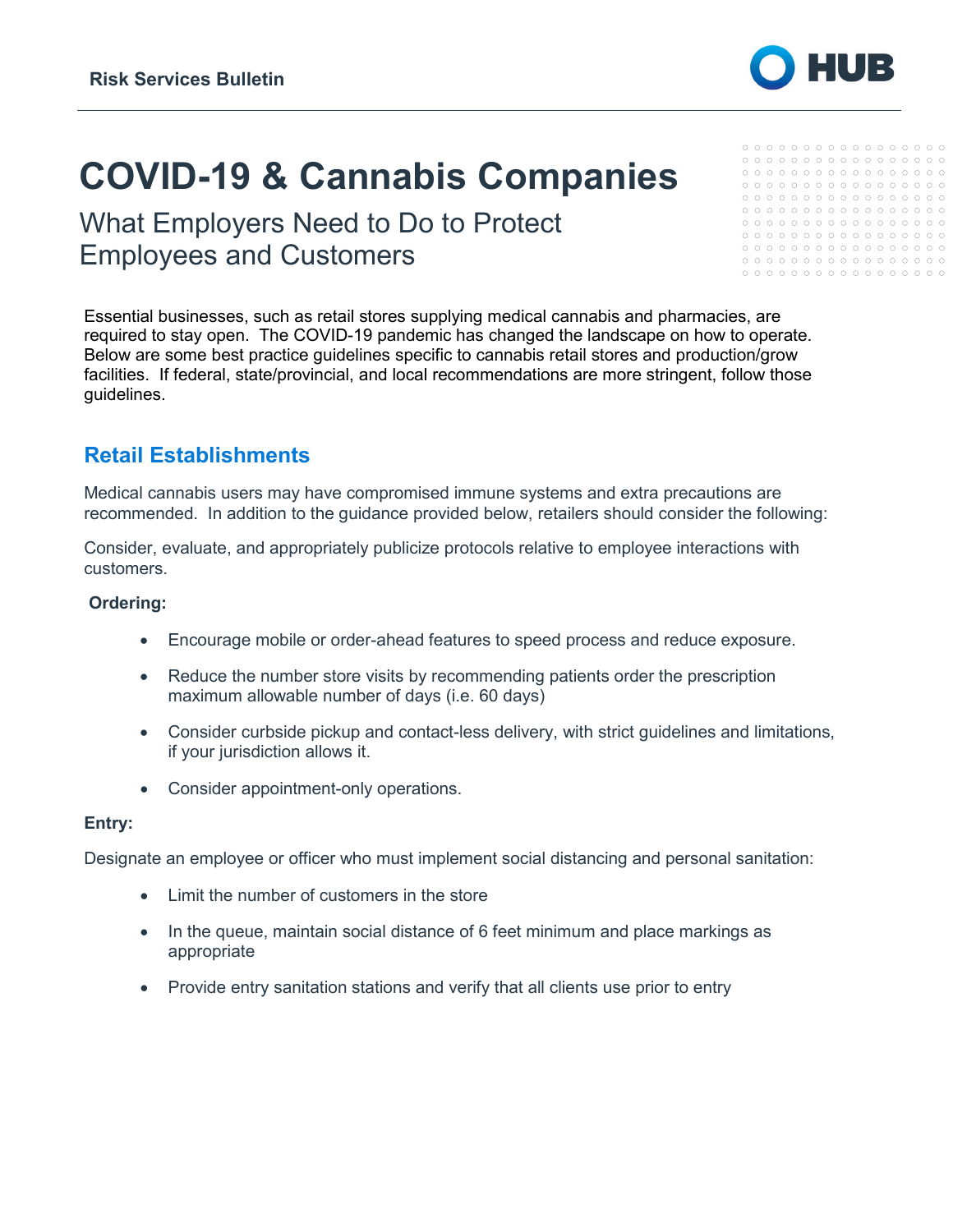#### **In-store/exit:**

- Limit sales only to sealed products.
- Maintain social distance of 6 feet minimum and place markings as appropriate. Similarly manage queue for cashier.
- Sanitize high touch points frequently (every 30 minutes or less), such as ID check, booths, display cases, etc.
- Keep in-store order forms in plastic coverings and sanitize after each customer use.
- Shut down on premise tasting rooms where vendors promote certain edibles (without infused cannabis).
- Have cashiers wear gloves. Avoid/limit acceptance of cash, touching ID for verification. Use touchless payments systems or sanitize keypads after each use.
- Install separation barriers at cashiers.
- Have sanitation stations at all exits.

## **Production**

Provide refresher training for employees on personal hygiene requirements focusing on the following:

- Review current production sanitation procedures and adjust accordingly focusing on high touch points or any potentially contaminated surfaces not currently addressed.
- Review sick call policy and make sure employees know they can't work sick.
- Wash hands with soap and water for 20 seconds using the proper method, especially after blowing your nose, coughing, sneezing, going to the bathroom, before eating, and when you touch any communal surface (i.e. door handles, phones, non-sanitized, surface).
- If you use gloves, use proper donning techniques
- Use a tissue when you cough or sneeze; throw in trash and wash hands.
- If you cough or sneeze in a production area, do so in the elbow of your outer garment, and immediatelly change following proper donning techniques and hand washing
- Avoid touching your face. If you do, rewash your hands prior to returning to production area

Other Considerations:

- Allow only essential visitors (i.e. deliveries or servicing companies).
- Implement your bio-hazard plan.
- Sanitize non-production equipment often, such as phones, keyboards, etc.